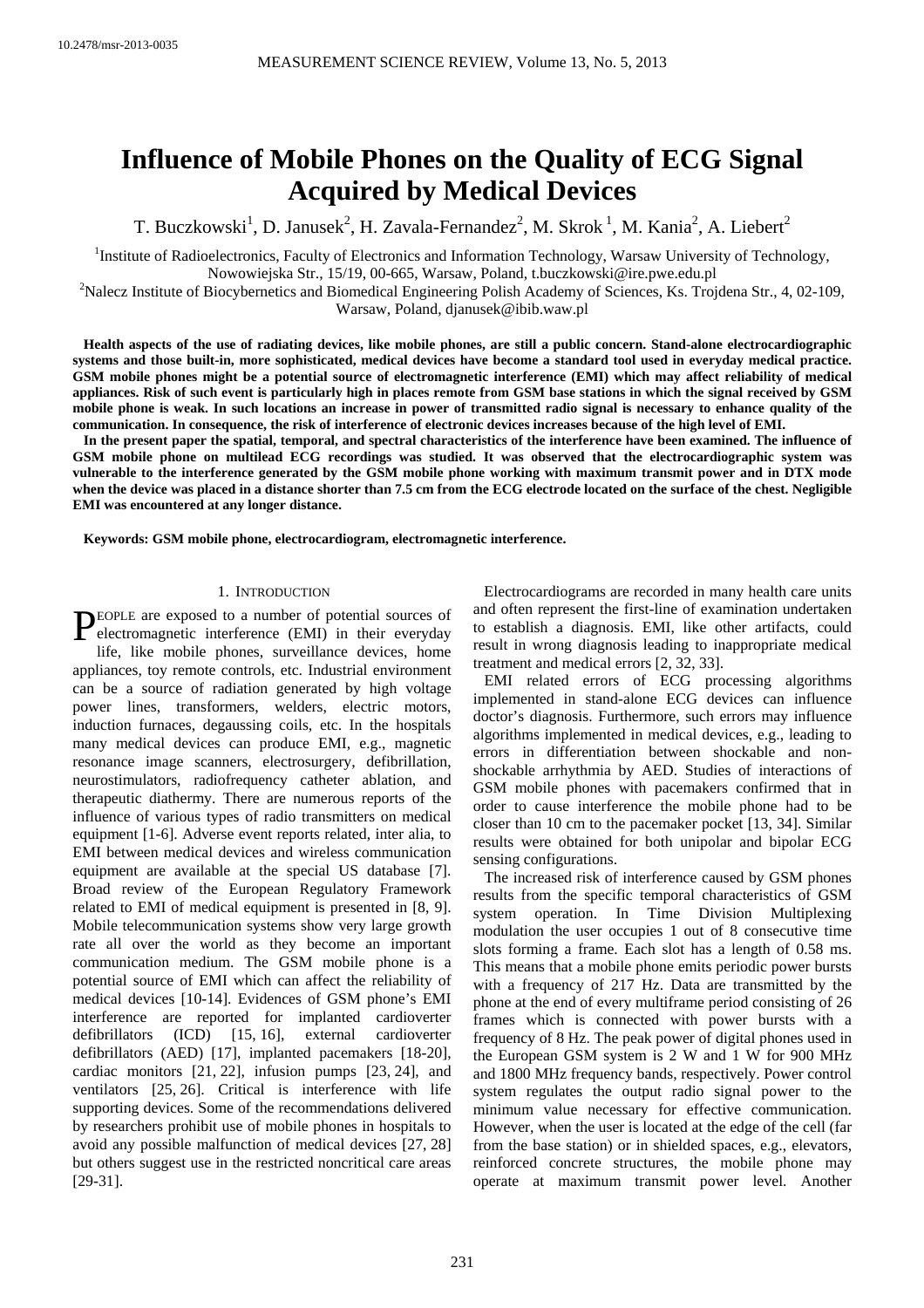mechanism which changes the temporal characteristics of data transmission is Discontinuous Transmission (DTX) mode. This mechanism limits the frequency of power bursts to 2 Hz in periods of voice inactivity. RF bursts sent with frequencies 2 and 8 Hz correspond to 120 and 480 pulses per minute, which in certain circumstances may mimic fibrillation in the ECG signals. However, power of the signal transmitted from the mobile phone changes in the range from 0.02 W to 2 W and it depends on the strength and quality of the signal received from the base station [35- 38].

There is strong evidence that mobile phones may produce EMI that adversely affects the operation of ECG systems and may lead to the inability to properly interpret ECG results. In the present paper the influence of the interference produced by the GSM mobile phone operating at 900 MHz frequency on the quality of the multilead electrocardiogram recordings was studied. The mobile phone antenna in respect to the ECG electrode relative location was considered. Spatial, temporal, and spectral characteristics of interference have been examined.

### 2. SUBJECT & METHODS

The study was performed in the Laboratory for Bioelectromagnetical Measurements and Imaging (IBBE PAS). Hewlett-Packard HP5515A Wireless Communications Test Set, equipped with omnidirectional dipole antenna, supporting GSM network emulation and mobile device testing was used to control the power and mode of transmission of the mobile phone (Nokia N900). Nokia N900 was selected for the study because it was the only mobile phone model available which was equipped with all possible communication systems. The type of the antenna used in Nokia N900, which is critical for the propagation scenario, is used generally, so we suppose the influence will be similar for other types of mobile phones. Mobile phone and Wireless Communication Test Set were located at a distance of 1.5 m. The location of the built-in antennas is shown in Fig.1.



Fig.1. Nokia N900 inside view with battery removed.

Healthy volunteer was examined in supine position. The 67-lead, high-resolution electrocardiographic mapping system was used for ECG recordings [39, 40]. Passive electrodes were positioned around the patient's torso

according to the diagram shown in Fig.2. [41]. Three limb leads were used to form the Wilson Central Terminal. Measurements were performed in a shielded room. The ECG signals were digitized with 4 kHz sampling frequency and 16 bits amplitude resolution.

The power of the signal generated by the GSM Wireless Communications Test Set was fixed at -50 dBm which is several orders of magnitude less than the power of a GSM mobile phone. This setting allows suppressing the influence of the emulated base station signal transmitted to the mobile phone on the measurement conditions. All the mobile phone parameters were controlled by the emulated base station. Electrocardiographic maps were acquired during rest with the mobile phone turned off and two modes of mobile phone radio signal transmission:

• Standard connection mode with +33 dBm signal power

• Discontinuous Transmission Mode (DTX mode) with +33 dBm signal power

In both DTX and standard transmission modes the maximum GSM phone transmitted power at 900 MHz was set at +33 dBm, i.e., 2 W so that the tests were conducted under worst-case conditions [23]. The distance between ECG electrode corresponding to the lead number 20 (Fig.2.) and mobile station GSM antenna was changed in the direction perpendicular to the volunteer's chest in the range of 0 cm to 100 cm. Location of electrode number 20 corresponds to position of electrode V2 in a standard 12 lead ECG system.



Fig.2. Lead arrangement around the torso. Standard ECG leads are marked by circles.

For further comparison of signals five selected test scenarios were analyzed:

**- GSMoff:** mobile phone turned off

**- GSMon-DTXoff 0cm:** mobile phone turned on  $(+33)$ dBm), DTX mode off, distance 0 cm (direct location of the mobile phone on the body surface, GSM antenna located on the electrode corresponding to lead number 20)

**- GSMon-DTXoff\_7.5cm:** mobile phone turned on (+33 dBm), DTX mode off, distance 7.5 cm

**- GSMon-DTXon\_0cm:** mobile phone turned on (+33 dBm), DTX mode on, distance 0 cm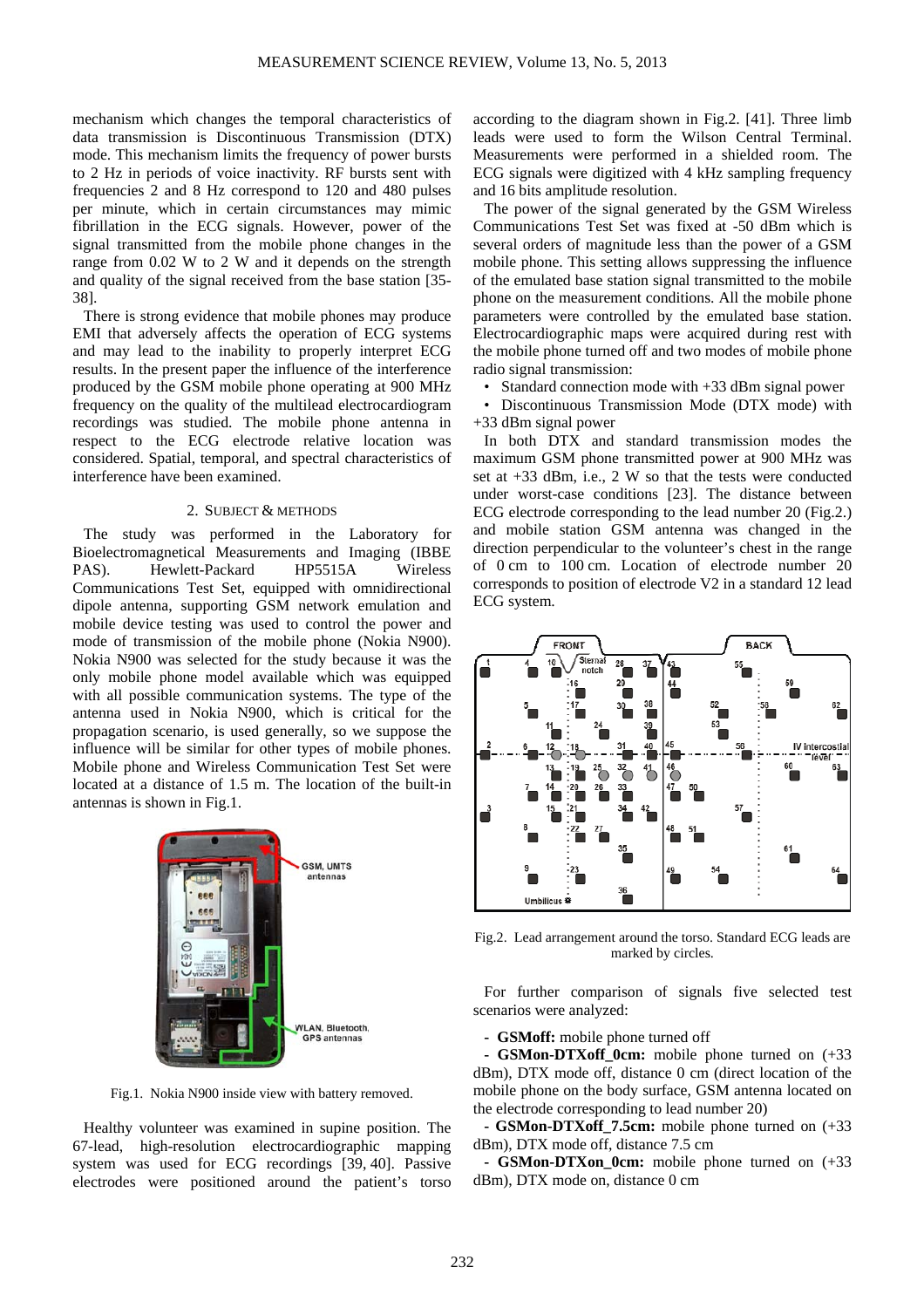**- GSMon-DTXon\_7.5cm:** mobile phone turned on (+33 dBm), DTX mode on, distance 7.5 cm

The equipment used in the study is schematically shown in Fig.3.



Fig.3. Measurement scenario - schematic diagram.

Separately for each recording and independently in every ECG lead, the noise quantification was performed as follows:

• A part of the ECG signal was selected covering the isoelectric region with a fixed length of 0.25 sec.

• Due to the fact that the GSM interference is expected at frequencies higher than 160 Hz a Butterworth high-pass filter was applied to exclude the slow signal drifts, the ECG content, muscular noise and power supply noise (including harmonics).

• Finally, the noise component was quantified by computing the root mean square (RMS) of the signal for every ECG lead [42].

Typical ECG signal disturbed by GSM interference is shown in Fig.4.



Fig.4. ECG signal measured by lead number 20 which is most affected by the GSM power. Measurement carried out in DTX mode. The mobile phone placed directly on the chest: a) amplified QT interval of the ECG signal showing the interference generated by mobile phone; b) analyzed segment containing bursts with a fixed length of 250 ms.; c) noise segment after high pass filtering at 160 Hz. Diagram.

The RMS values of noise calculated for every ECG lead were used for presentation of the distribution of the GSM interference on the human body. The biharmonic spline interpolation algorithm with Green functions was used for smoothing the obtained maps of noise [43].

#### 3. RESULTS

The highest level of noise was detected in lead number 20 which was the closest to the mobile phone GSM antenna. Segments of the ECG signal recorded in the lead number 20 with well seen mobile phone generated interference for two selected DTX settings are shown in Fig.5. together with the corresponding power spectra. In time domain representation spikes corresponding to the mobile phone data transmission periods can be seen. In GSM normal mode continuous trail of spikes is generated whereas in DTX mode interference appears periodically in bursts.



Fig.5. Interference in ECG signal caused by mobile phone (a,b) together with corresponding power spectra (c, d). The mobile phone placed directly on the chest. a), c): GSMon-DTXoff\_0cm; b), d): GSMon-DTXon\_0cm.

Noise magnitude maps show different distribution of mobile phone generated interference on the body surface. The distribution depends on the mode of activity of mobile phone and its location in relation to the ECG electrodes (Fig.6.). The mobile phone location was marked by a black rectangle. GSM antenna was located in the upper part of the rectangle.

There is obviously no EMI induced by the mobile phone in deactivated mode (OFF) - Fig.6. The average noise in the isoelectric signal in such condition was lower than in the case of activated mobile phone located in close proximity to the body.

The electrocardiographic system was vulnerable to the interference produced by the GSM mobile phone when placed at a distance smaller than 7.5 cm. Mobile phone generated EMI was negligible at all longer distances (noise smaller than 1.6µVRMS). Mean values (averaged in time of 0.25 sec corresponding to ECG isoelectric line) of the noise level were calculated for each measurement scenario. Power of noise is presented in Fig.7. for all considered measurement scenarios.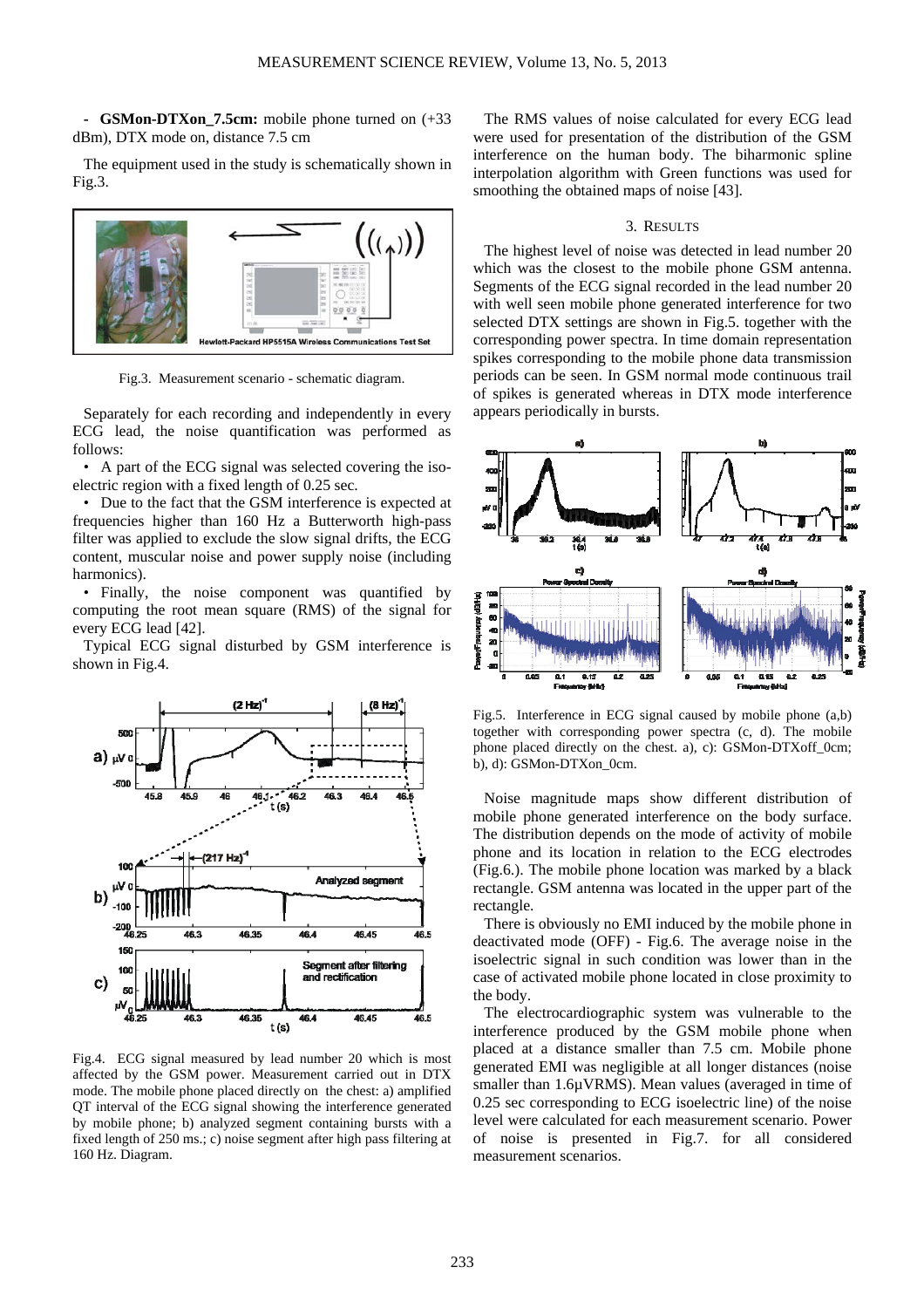

Fig.6. Distribution of the noise magnitude on the body surface calculated from ECG recordings in different electromagnetic conditions connected with the state of GSM mobile station. The black box represents location of the mobile phone.



Fig.7. Interference level in signal recorded in the ECG lead located in direct proximity to mobile phone GSM antenna for three test scenarios: GSM OFF (GSMoff) and GSM on in both normal (GSMon-DTXoff\_0cm) and DTX mode (GSMon-DTXon\_0cm)

To analyze statistical significance of differences between results obtained in different measurement scenarios T-Student test was used. The results are presented in Table 1. As expected, a statistical significance of difference between signals obtained without GSM interference and those with mobile phone working in normal mode was observed. When the mobile phone was in DTX mode the spectral structure of noise was similar to that which is observed when the phone was off. However, the GSM interference was statistically significant when the mobile phone was located directly on the body of the subject. For all considered distances between mobile phone and the body of the subject, statistically significant difference in noise content was observed between normal mode and DTX mode.

Table 1. Statistical separation between mean values of data sets (ns: not significant).

| Group 2            | <b>T-</b><br><b>Student</b><br>test |
|--------------------|-------------------------------------|
| GSMon DTXoff 0cm   | p<0.05                              |
| GSMon DTXoff 7.5cm | p<0.02                              |
| GSMon DTXoff 20cm  | p<0.003                             |
|                    |                                     |
| GSMon DTXon 0cm    | p<0.03                              |
| GSMon DTXon 7.5cm  | ns                                  |
| GSMon DTXon 20cm   | ns                                  |
|                    |                                     |
| GSMon DTXoff 7.5cm | p<0.008                             |
| GSMon DTXoff 20cm  | p<0.005                             |
|                    |                                     |
| GSMon DTXon 0cm    | ns                                  |
| GSMon DTXon 7.5cm  | p<0.04                              |
| GSMon DTXon 20cm   | p<0.03                              |
|                    |                                     |
| GSMon DTXoff 20cm  | ns                                  |
|                    |                                     |
| GSMon DTXon 7.5cm  | p<0.002                             |
| GSMon DTXon 20cm   | ns                                  |
|                    |                                     |
| GSMon DTXon 20cm   | p<0.02                              |
|                    |                                     |

#### 4. DISCUSSION

Based on the study result and information from the literature it is known that the GSM mobile phone electromagnetic radiation influences the ECG recordings. The strength of the influence is related to the distance between the ECG electrode attached to the torso and GSM mobile phone antenna transmission mode and power level. The level of the electromagnetic interference caused by the mobile phone has been found different for each ECG lead. There was strong relationship between ECG electrode location relative to GSM mobile phone antenna and the magnitude of noise. The measurements carried out showed that the most influenced ECG signal was recorded in lead number 20 corresponding to V2 in standard 12-lead system, which was the closest to the GSM mobile phone antenna. The strongest interference of the electromagnetic field generated by the mobile phone was detected in the situation when the GSM antenna was in direct proximity (distance: 0cm) to the body. There was significant increase in noise level (Fig.7., conditions: GSMon-DTXoff\_0 cm, GSMon-DTXon 0 cm). When the mobile phone was removed from the body the power of noise was significantly lower and in some cases even negligible. There is no statistical difference between mean values of RMS noise magnitude recorded in DTX mode for distances longer than 7.5 cm and those recorded with the mobile phone turned off. At these distances between the mobile phone and ECG electrode the noise is small enough to make the ECG signal dominant.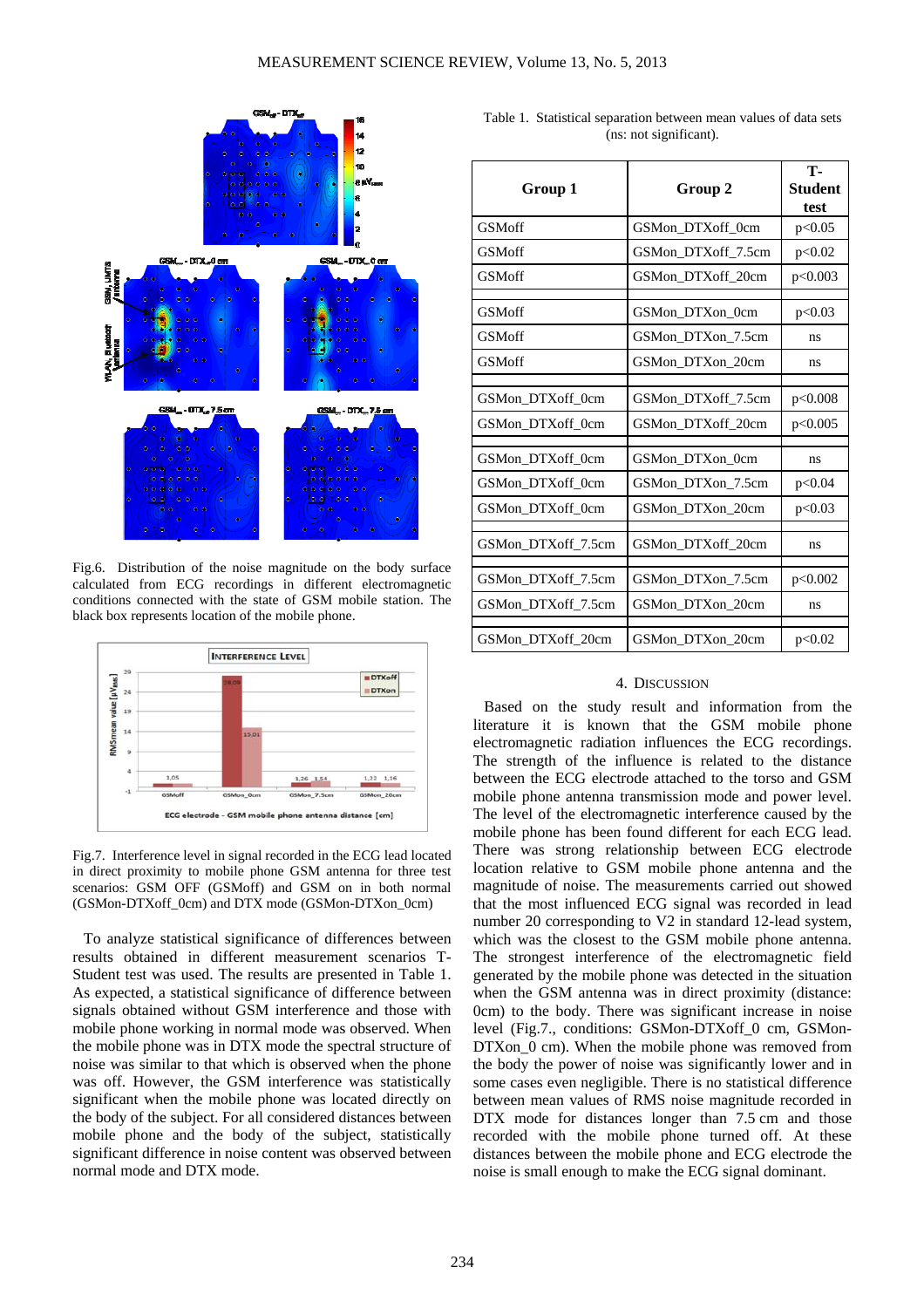## 7. CONCLUSION

The study shows the worst case level of the interference induced in ECG electrodes located on the surface of the human body. The strength and the propagation pattern depend on the design and location of the mobile phone GSM antenna. The influence of the interference on the ECG acquisition system depends also on the design of the electrode leads and electronic circuits used for ECG amplification and acquisition. Though the present study has been done for one particular set of the equipment which includes GSM mobile phone and electrocardiographic system, findings relating spatial distribution of interference and its effect on the quality of recorded ECG signal reflect general relationship.

It has been shown that during ECG recordings mobile phone should be turned off or it should be located at a distance longer than 7.5 cm from any of the ECG electrodes to prevent artifacts in the electrocardiographic signal. It should be noted that even when the mobile phone is not used for any voice or data communication it is periodically transmitting low frequency bursts. The noise level in DTX mode is lower but its temporal characteristics may cause problems because its pattern in ECG signal may mimick fibrillation events. Influence of mobile phones on ECG acquisition systems may depend on the method of the ECG signal analysis implemented. Special attention should be paid to the potential susceptibility of AED algorithms.

Electromagnetic susceptibility of medical equipment depends also on numerous factors related to electric and mechanical design (shape, size, materials used, effectiveness of shields and filters, etc.). Further studies are required in order to assess the EMI of GSM mobile phones for specific groups of medical products.

#### ACKNOWLEDGMENT

This work was supported by the research project DEC-2011/01/B/ST7/06801 of the Polish National Science Centre.

### **REFERENCES**

- [1] Ministry of Internal Affairs and Communications MIC. (2007). *Study report on the effect of radio waves on medical devices*.
- [2] Baranchuk, A., Kang, J., Shaw, C., Campbell, D., Ribas, S., Hopman, W.M. et al. (2009). Electromagnetic interference of communication devices on ECG machines. *Clinical Cardiology*, 32 (10), 588-592.
- [3] van Lieshout, E.J., van der Veer, S.N., Hensbroek, R., Korevaar, J.C., Vroom, M.B., Schultz, M.J. (2007). Interference by new-generation mobile phones on critical care medical equipment. *Critical Care*, 11 (5), R98.
- [4] Wallin, M.K., Marve, T., Hakansson, P.K. (2005). Modern wireless telecommunication technologies and their electromagnetic compatibility with lifesupporting equipment. *Anesthesia and Analgesia*, 101 (5), 1393-1400.
- [5] Periyasam, M., Dhanasekaran, R. (2013). Electromagnetic interference on critical medical

equipments by RF devices. In *International Conference on Communications and Signal Processing (ICCSP)*, 3-5 April 2013. IEEE, 78-82.

- [6] Luca, C., Salceanu, A. (2012). Study upon electromagnetic interferences inside an intensive care unit. In *International Conference and Exposition on Electrical and Power Engineering (EPE 2012)*, 25-27 October 2012. IEEE.
- [7] Nakai, K., Takahashi, S., Suzuki, A., Hagiwara, N., Futagawa, K., Shoda, M. et al. (2011). Novel algorithm for identifying T-wave current density alternans using synthesized 187-channel vectorprojected body surface mapping. *Heart and Vessels*, 26 (2), 160-167.
- [8] Calcagnini, G., Censi, F., Bartolini, P. (2007). Electromagnetic immunity of medical devices: The European regulatory framework. *Annali - Istituto Superiore di Sanita*, 43 (3), 268-276.
- [9] Fernández-Chimeno, M., Silva, F. (2010). Mobile phones electromagnetic interference in medical environments: A review. In *IEEE International Symposium on Electromagnetic Compatibility (EMC)*, 25-30 July 2010. IEEE, 311-316.
- [10] Bit-Babik, G., Morrissey, J.J., Faraone, A., Balzano, Q. (2007). Electromagnetic compatibility management of wireless transceivers in electromagneticinterference-sensitive medical environments. *Annali - Istituto Superiore di Sanita*, 43 (3), 218-224.
- [11] Lawrentschuk, N., Bolton, D.M. (2004). Mobile phone interference with medical equipment and its clinical relevance: A systematic review. *Medical Journal of Australia*, 181 (3), 145-149.
- [12] Morrissey, J.J., Swicord, M., Balzano, Q. (2002). Characterization of electromagnetic interference of medical devices in the hospital due to cell phones. *Health Physics*, 82 (1), 45-51.
- [13] Tri, J.L., Severson, R.P., Firl, A.R., Hayes, D.L., Abenstein, J.P. (2005). Cellular telephone interference with medical equipment. *Mayo Clinic Proceedings*, 80 (10), 1286-1290.
- [14] Hietanen, M., Sibakov, V., Hällfors, S., von Nandelstadh, P. (2000). Safe use of mobile phones in hospitals. *Health Physics*, 79 (5 Suppl), S77-S84.
- [15] Barbaro, V., Bartolini, P., Bellocci, F., Caruso, F., Donato, A., Gabrielli, D. et al. (1999). Electromagnetic interference of digital and analog cellular telephones with implantable cardioverter defibrillators: In vitro and in vivo studies. *PACE*, 22 (4 Pt 1), 626-634.
- [16] Bassen, H.I., Moore, H.J., Ruggera, P.S. (1998). Cellular phone interference testing of implantable cardiac defibrillators in vitro. *PACE*, 21 (9), 1709- 1715.
- [17] Karczmarewicz, S., Janusek, D., Buczkowski, T., Gutkowski, R., Kulakowski, P. (2001). Influence of mobile phones on accuracy of ECG interpretation algorithm in automated external defibrillator. *Resuscitation*, 51 (2), 173-177.
- [18] Censi, F., Calcagnini, G., Triventi, M., Mattei, E., Bartolini, P. (2007). Interference between mobile phones and pacemakers: A look inside. *Annali - Istituto Superiore di Sanita*, 43 (3), 254-259.